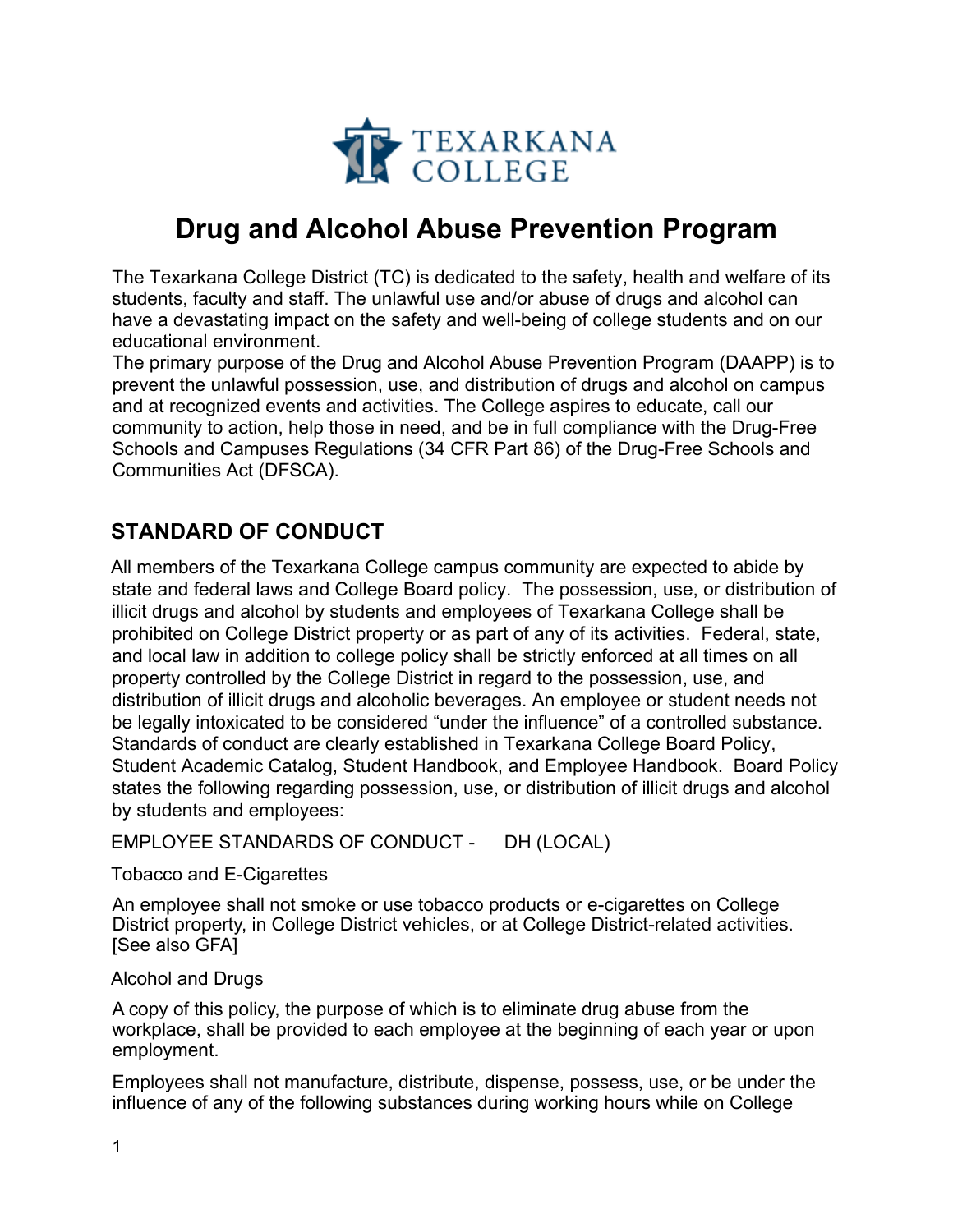District property or at College District-related activities during or outside of usual working hours:

- 1. Any controlled substance or dangerous drug as defined by law, including but not limited to marijuana, any narcotic drug, hallucinogen, stimulant, depressant, amphetamine, or barbiturate.
- 2. Alcohol or any alcoholic beverage.
- 3. Any abusable glue, aerosol paint, or any other chemical substance for inhalation.
- 4. Any other intoxicant, or mood-changing, mind-altering, or behavior-altering drugs.

An employee needs not be legally intoxicated to be considered "under the influence" of a controlled substance.

#### **Exceptions**

It shall not be considered a violation of this policy if the employee:

- 1. Manufactures, possesses, or dispenses a substance listed above as part of the employee's job responsibilities;
- 2. Uses or possesses a controlled substance or drug authorized by a licensed physician prescribed for the employee's personal use; or
- 3. Possesses a controlled substance or drug that a licensed physician has prescribed for the employee's child or other individual for whom the employee is a legal guardian.

#### **Notice**

Each employee shall be given a copy of the College District's notice regarding a drugfree workplace. [See DI(EXHIBIT)]

#### EMPLOYEE STANDARDS OF CONDUCT SEARCHES AND ALCOHOL/DRUG TESTING - DHB (LOCAL)

#### Reasonable Suspicion Searches

The College District reserves the right to conduct searches when the College District has reasonable cause to believe that a search will uncover evidence of work-related misconduct. The College District may search the employee, the employee's personal items, work areas, lockers, and private vehicles parked on College District premises or worksites or used in College District business. Searches that reveal a violation of the College District's standards of conduct may result in disciplinary action. [See DH]

#### STUDENT CONDUCT TOBACCO USE - FLBD (LOCAL)

The College District operates a tobacco-free campus, to include all property owned, operated, leased, occupied, or controlled by the College District, as well as in College District-owned or -leased vehicles. The College President or designee shall develop administrative regulations to implement this policy, including enforcement and disciplinary consequences. The prohibition on tobacco shall include any tobacco product or any device, such as an e-cigarette, which contains nicotine or any other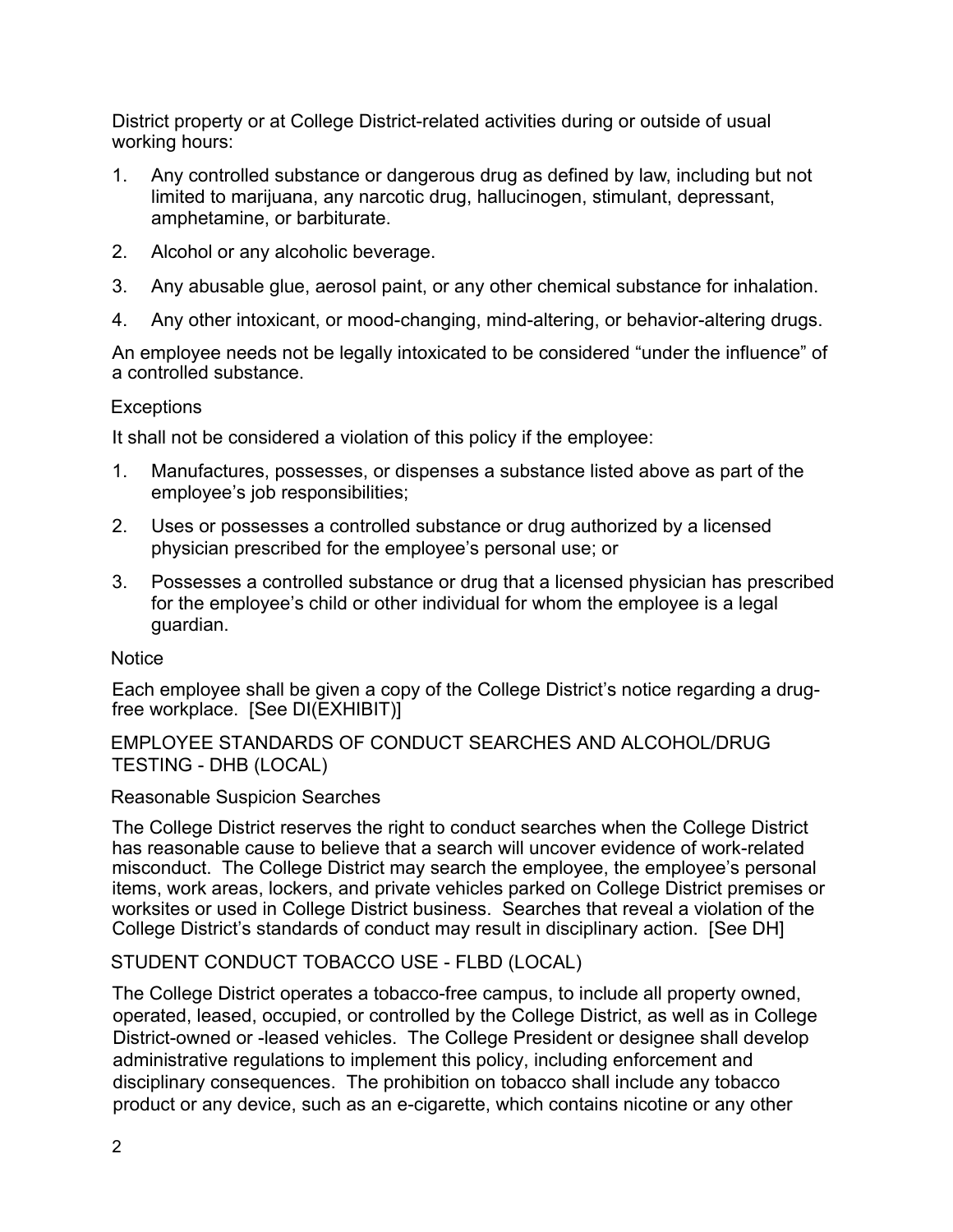substance, and that produces a vapor or simulates smoking. Complaints concerning a violation of this policy by a student should be brought to the attention of a campus police officer, and disciplinary consequences shall be in accordance with the Student Code of Conduct.

### STUDENT CONDUCT ALCOHOL AND DRUG USE – FLBE (LOCAL)

#### Alcohol

A student shall be prohibited from using or being under the influence of intoxicating beverages in classroom buildings, laboratories, auditoriums, library buildings, museums, faculty and administrative offices, intercollegiate and intramural athletic facilities, and all other public campus areas. With the prior consent of the Board or the Board's designee, the provisions herein may be waived with respect to any specific event that is sponsored by the College District. State law shall be strictly enforced at all times on all property controlled by the College District in regard to the possession and consumption of alcoholic beverages.

#### Controlled Substance

No student shall possess, use, transmit, or attempt to possess, use, or transmit, or be under the influence of, any of the following substances on College District premises or off premises at a College District-sponsored activity, function, or event:

- 1. Any controlled substance or dangerous drug as defined by law, including but not limited to marijuana, any narcotic drug, hallucinogen, stimulant, depressant, amphetamine, or barbiturate.
- 2. Any abusable glue, aerosol paint, or any other volatile chemical substance for inhalation.
- 3. Any performance-enhancing substance, including steroids.
- 4. Any designer drug.
- 5. Any other intoxicant or mood-changing, mind-altering, or behavior-altering drug.

The transmittal, sale, or attempted sale of what is represented to be any of the abovelisted substances shall also be prohibited under this policy.

#### **Exception**

A student who uses a drug authorized by a licensed physician through a prescription specifically for that student's use shall not be considered to have violated this rule.

#### Violation

Students who violate this policy shall be subject to appropriate disciplinary action. [See FM and FMA] Such disciplinary action may include referral to drug and alcohol counseling or rehabilitation programs or student assistance programs, suspension, expulsion, and referral to appropriate law enforcement officials for prosecution.

#### **Notice**

The College District's policy prohibiting the unlawful possession, use, or distribution of illicit drugs and alcohol, a description of the applicable legal sanctions under local, state, or federal law, and a description of the health risks associated with the use of illicit drugs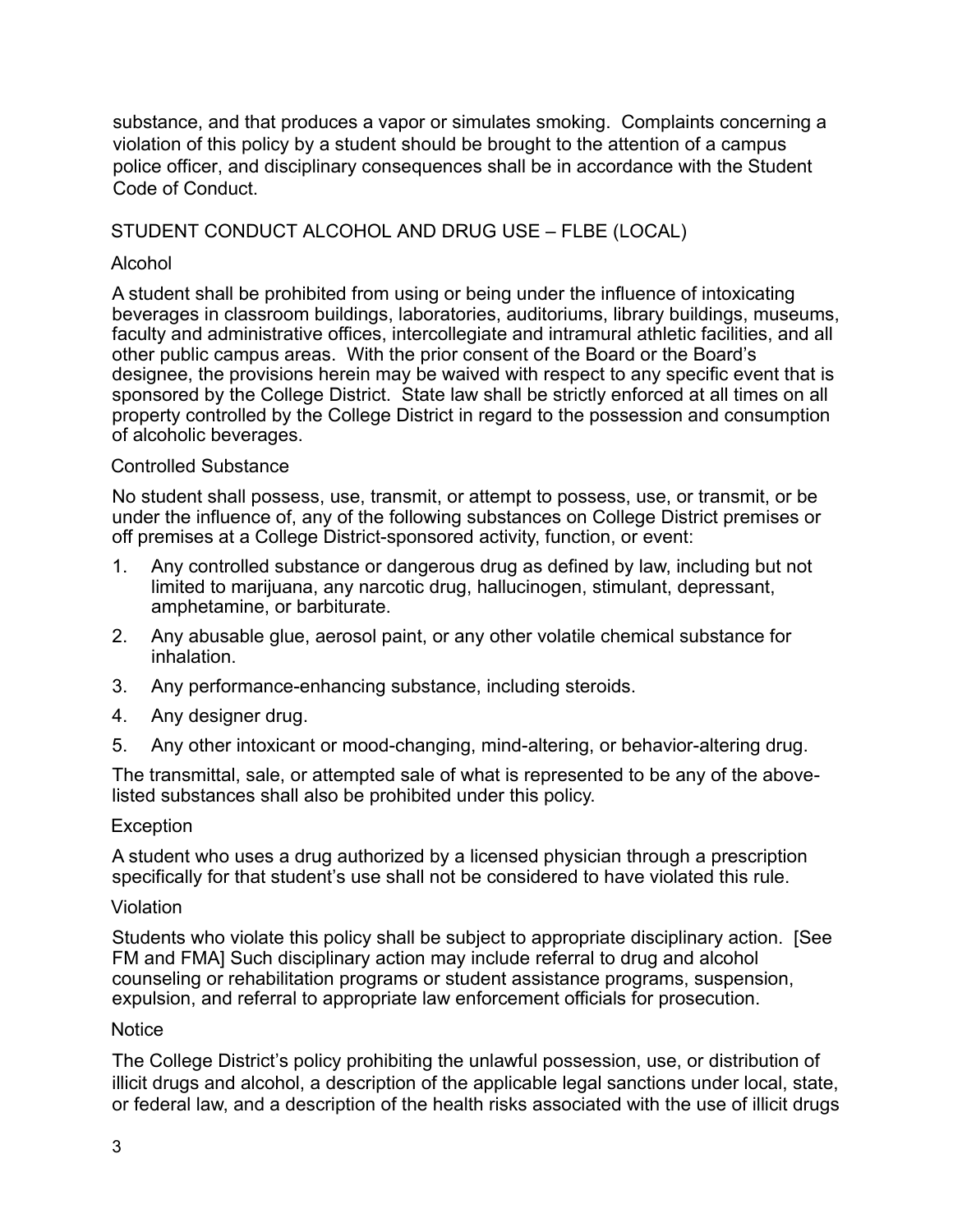and the abuse of alcohol shall be published in the College District catalog and student handbook. Additional Board Policy can be referenced on the College District website at [\(https://www.texarkanacollege.edu/about/board-of-trustees/\)](https://www.texarkanacollege.edu/about/board-of-trustees/)

# **SANCTIONS FOR VIOLATION OF STANDARD OF CONDUCT FOR THE UNLAWFUL POSSESSION OR DISTRIBUTION OF ILLICIT DRUGS AND ALCOHOL**

Students who violate this policy shall be subject to appropriate disciplinary action. Such disciplinary action may include referral to drug and alcohol counseling or rehabilitation programs or student assistance programs, probation, suspension, expulsion, and referral to appropriate law enforcement officials for prosecution.

Employees shall comply with the standards of conduct set out in this policy and with any other policies, regulations, and guidelines that impose duties, requirements, or standards attendant to their status as College District employees. Violation of any policies, regulations, or guidelines may result in disciplinary action, including termination of employment and referral to appropriate law enforcement official for prosecution.

 Furthermore, as a condition of continued employment, any employee who is convicted of any state or federal criminal statute, with respect to conduct occurring in the workplace, involving moral turpitude including the manufacture, distribution, dispensation, use, or possession of any controlled substance shall provide written notification to the Director of Human Resources of the conviction no later than three (3) days after such conviction. To the extent required by the Drug Free Workplace Act, the College also will notify the applicable federal grant or contract official of convictions so reported. Failure to timely report such conviction shall subject the employee to disciplinary action, up to and including immediate discharge. Any employee who is convicted as described above also may be subject to 1) disciplinary action, up to and including immediate discharge; and/or 2) may be required to participate in a substance abuse assistance or rehabilitation program as a condition of continued employment.

The possession, use or distribution of what is represented to be an illicit substance shall also be prohibited under this policy. A student or employee who uses a drug authorized by a licensed physician through a prescription specifically for that person's use shall not be considered to have violated this rule. Students who violate this policy shall be subject to appropriate disciplinary action. [See Board Policies FM and FMA] Such disciplinary action may include referral to drug and alcohol counseling or rehabilitation programs or student assistance programs, suspension, expulsion, and referral to appropriate law enforcement officials for prosecution.

### **POTENTIAL LEGAL CONSEQUENCES**

Students and employees found in violation of any local, state or federal law regarding the use, possession or distribution of alcohol or other drugs may receive the full legal penalty in addition to any appropriate college disciplinary action.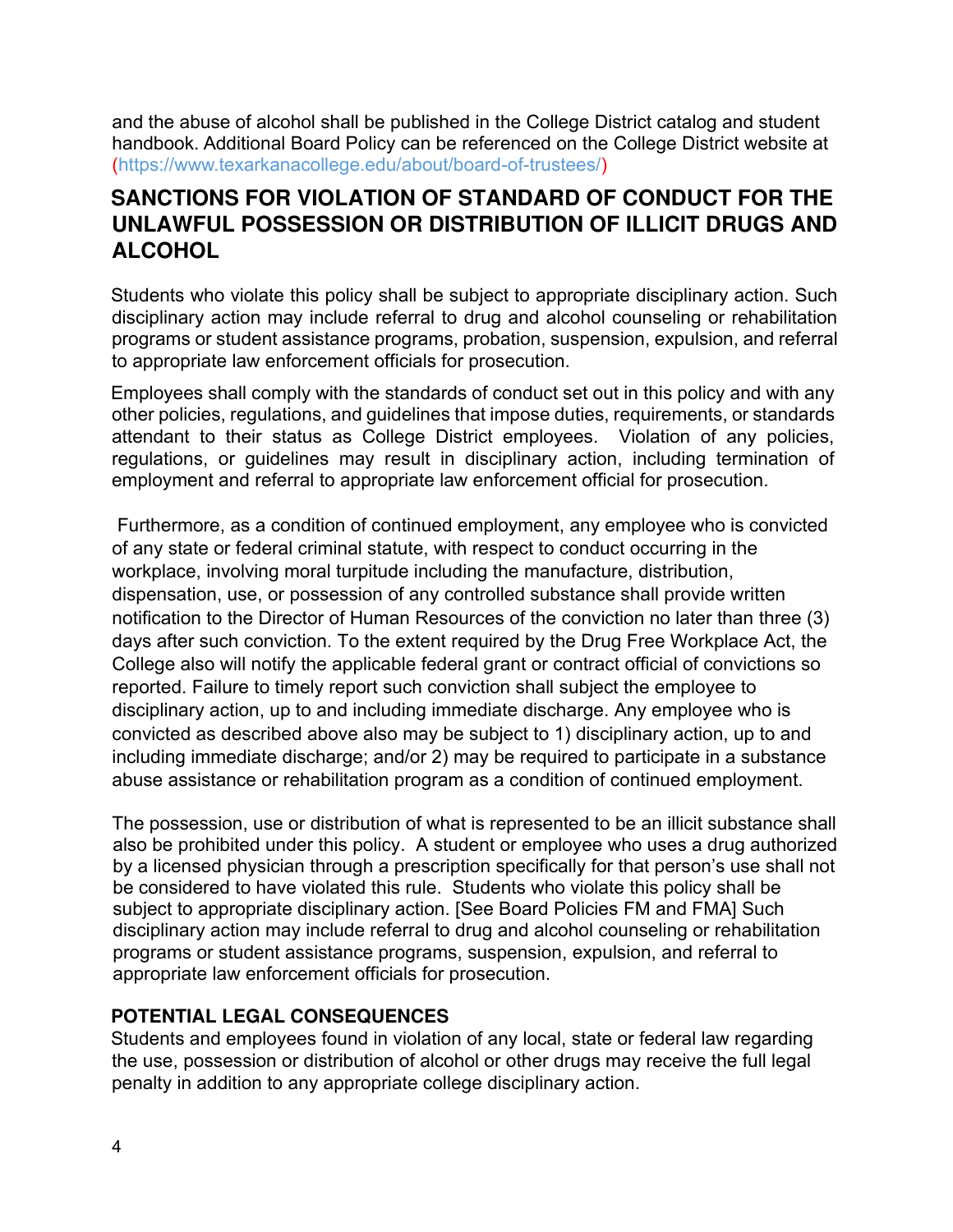|                                                             | PENALTIES UNDER TEXAS LAW                                                                                                                                                                                                                                                                                                                                                                                  |                                                                                                                                                                                                                                                                                                                                                    |  |  |  |
|-------------------------------------------------------------|------------------------------------------------------------------------------------------------------------------------------------------------------------------------------------------------------------------------------------------------------------------------------------------------------------------------------------------------------------------------------------------------------------|----------------------------------------------------------------------------------------------------------------------------------------------------------------------------------------------------------------------------------------------------------------------------------------------------------------------------------------------------|--|--|--|
| <b>OFFENSE</b>                                              | <b>MINIMUM PUNISHMENT</b>                                                                                                                                                                                                                                                                                                                                                                                  | <b>MAXIMUM PUNISHMENT</b>                                                                                                                                                                                                                                                                                                                          |  |  |  |
| Manufacture or delivery of<br>controlled substances (drugs) | Confinement in the Texas<br>Department of Corrections (TDC)<br>for a term of not more than 10<br>years or less than 2 years, or<br>confinement in a community<br>correctional facility for not more<br>than 1 year, and a fine not to<br>exceed \$10,000                                                                                                                                                   | Confinement in TDC for life or<br>for a term of not more than 99<br>years or less than 15 years,<br>and a fine not to exceed<br>\$100,000                                                                                                                                                                                                          |  |  |  |
| Possession of controlled<br>substances (drugs)              | Confinement in TDC for life or<br>Confinement in jail for a term of<br>not more than 180 days, and a<br>for a term of not more than 99<br>fine not to exceed \$1,000<br>years or less than 10 years,<br>and a fine not to exceed<br>\$100,000                                                                                                                                                              |                                                                                                                                                                                                                                                                                                                                                    |  |  |  |
| Delivery of Marijuana                                       | Confinement in jail for a term of<br>not more than 180 days, and a<br>fine not to exceed \$2,000 or both                                                                                                                                                                                                                                                                                                   | Confinement in TDC for life or<br>for a term of not more than 99<br>years or less than 10 years,<br>and a fine not to exceed<br>\$100,000                                                                                                                                                                                                          |  |  |  |
| Possession of Marijuana                                     | Confinement in jail for a term not<br>to exceed 180 days, and a fine not<br>to exceed \$2,000 or both                                                                                                                                                                                                                                                                                                      | Confinement in TDC for life or<br>for a term of not more than 99<br>years or less than 5 years,<br>and a fine not to exceed<br>\$50,000                                                                                                                                                                                                            |  |  |  |
| Driving Under the Influence of<br>Alcohol                   | FIRST OFFENSE: Maximum fine<br>of \$500; 20 to 40 hours community<br>service related to education about<br>or prevention of misuse of alcohol;<br>60 or 120 day suspension of<br>driver's license. SECOND<br>OFFENSE: Maximum fine of \$500.<br>40 to 60 hours community service<br>Related to education about or<br>prevention of misuse of alcohol,<br>120 or 240 day suspension of<br>driver's license. | THIRD OFFENSE: Fine not<br>less than \$500 or more than<br>\$2,000; confinement in jail for<br>term not to exceed 180 days<br>or both the fine and the<br>confinement; 180-day or one-<br>year suspension of driver's<br>license. An offense under this<br>section is not a lesser<br>included offense under<br>Section 49.04, Penal Code<br>(DWI) |  |  |  |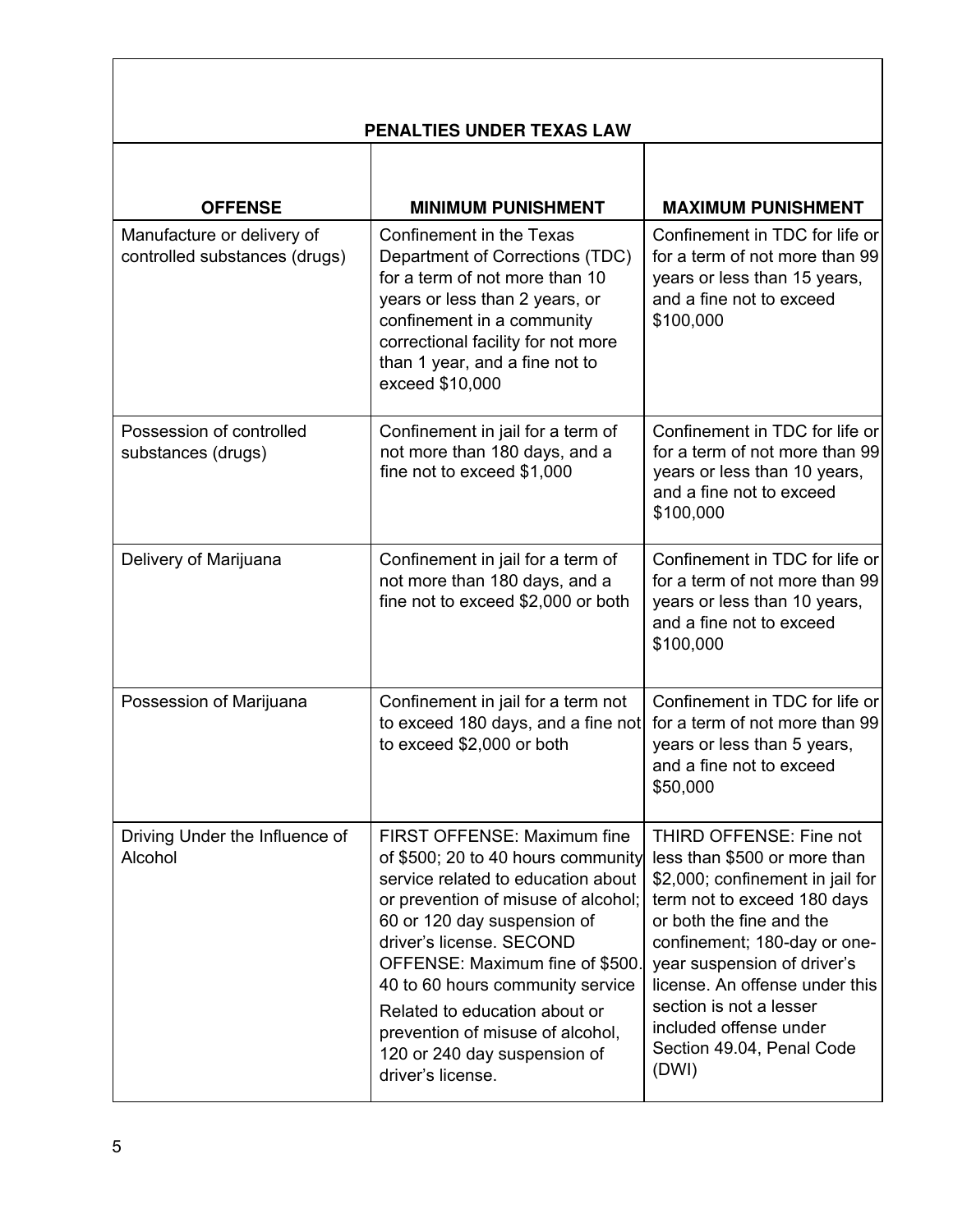| <b>Public Intoxication</b>                                                                                                                                                                                                                                                                                                                                                                                                                                                                                                                                                                                                                                                                                                                                                                                                                                                                                                   |                                                                                                                                                                                                                                                                 | A fine not to exceed \$500                                                                                                                                                                                                                                    |
|------------------------------------------------------------------------------------------------------------------------------------------------------------------------------------------------------------------------------------------------------------------------------------------------------------------------------------------------------------------------------------------------------------------------------------------------------------------------------------------------------------------------------------------------------------------------------------------------------------------------------------------------------------------------------------------------------------------------------------------------------------------------------------------------------------------------------------------------------------------------------------------------------------------------------|-----------------------------------------------------------------------------------------------------------------------------------------------------------------------------------------------------------------------------------------------------------------|---------------------------------------------------------------------------------------------------------------------------------------------------------------------------------------------------------------------------------------------------------------|
| Purchase of alcohol by a minor                                                                                                                                                                                                                                                                                                                                                                                                                                                                                                                                                                                                                                                                                                                                                                                                                                                                                               | Fine of not less than \$25.00 nor<br>more than \$500                                                                                                                                                                                                            | Varies with age and number<br>of offenses                                                                                                                                                                                                                     |
| Consumption of alcohol by a<br>minor (V.T.C.A. Alcoholic<br>Beverage Code 106.04)<br>CONSUMPTION OF ALCOHOL BY A<br>MINOR.<br>A minor commits an<br>(a)<br>offense if he consumes an alcoholic<br>beverage. (b) It is an affirmative<br>defense to prosecution under this<br>section that the alcoholic beverage was<br>consumed in the visible presence of the<br>minor's adult parent, guardian, or<br>spouse.                                                                                                                                                                                                                                                                                                                                                                                                                                                                                                             | Fine of not less than \$25.00 nor<br>more than \$500.00                                                                                                                                                                                                         | Varies with number of<br>offenses                                                                                                                                                                                                                             |
| Possession of alcohol by a<br>minor (V.T.C.A. Alcoholic<br>Beverage Code 106.05)<br>POSSESSION OF ALCOHOL BY A<br>MINOR. (a) Except as provided in<br>Subsection (b) of this section, a minor<br>commits an offense if he possesses an<br>alcoholic beverage. (b) A minor may<br>alcoholic<br>an<br>beverage:<br>possess<br>(1) while in the course and scope of the<br>minor's employment if the minor is an<br>employee of a licensee or permittee and<br>the employment is not prohibited by this<br>code; (2) if the minor is in the visible<br>presence of his adult parent, guardian,<br>or spouse, or other adult to whom the<br>minor has been committed by a court;<br>(3) if the minor is under the immediate<br>supervision of a commissioned peace<br>enforcing<br>officer<br>engaged in<br>the<br>provisions of this code; or (4) if the<br>beverage is lawfully provided to the<br>minor under Section 106.16. | FIRST OFFENSE: Maximum fine<br>of \$500; 8 to 12 hours of<br>community service; 30-day<br>suspension of driver's license.<br><b>SECOND OFFENSE: Maximum</b><br>fine of \$500; 20 to 40 hours of<br>community service; 60-day<br>suspension of driver's license. | THIRD OFFENSE: Fine not<br>less than \$250 or more than<br>\$2,000; confinement in jail for<br>a term not to exceed 180<br>days or both fine and<br>confinement, 180-day<br>suspension or driver's license.<br>Attend an approved alcohol<br>awareness course |
| Furnishing alcohol to a minor                                                                                                                                                                                                                                                                                                                                                                                                                                                                                                                                                                                                                                                                                                                                                                                                                                                                                                | Fine not to exceed \$2,000;<br>confinement in jail for term not to<br>exceed 180 days; or both such<br>fine and confinement.                                                                                                                                    |                                                                                                                                                                                                                                                               |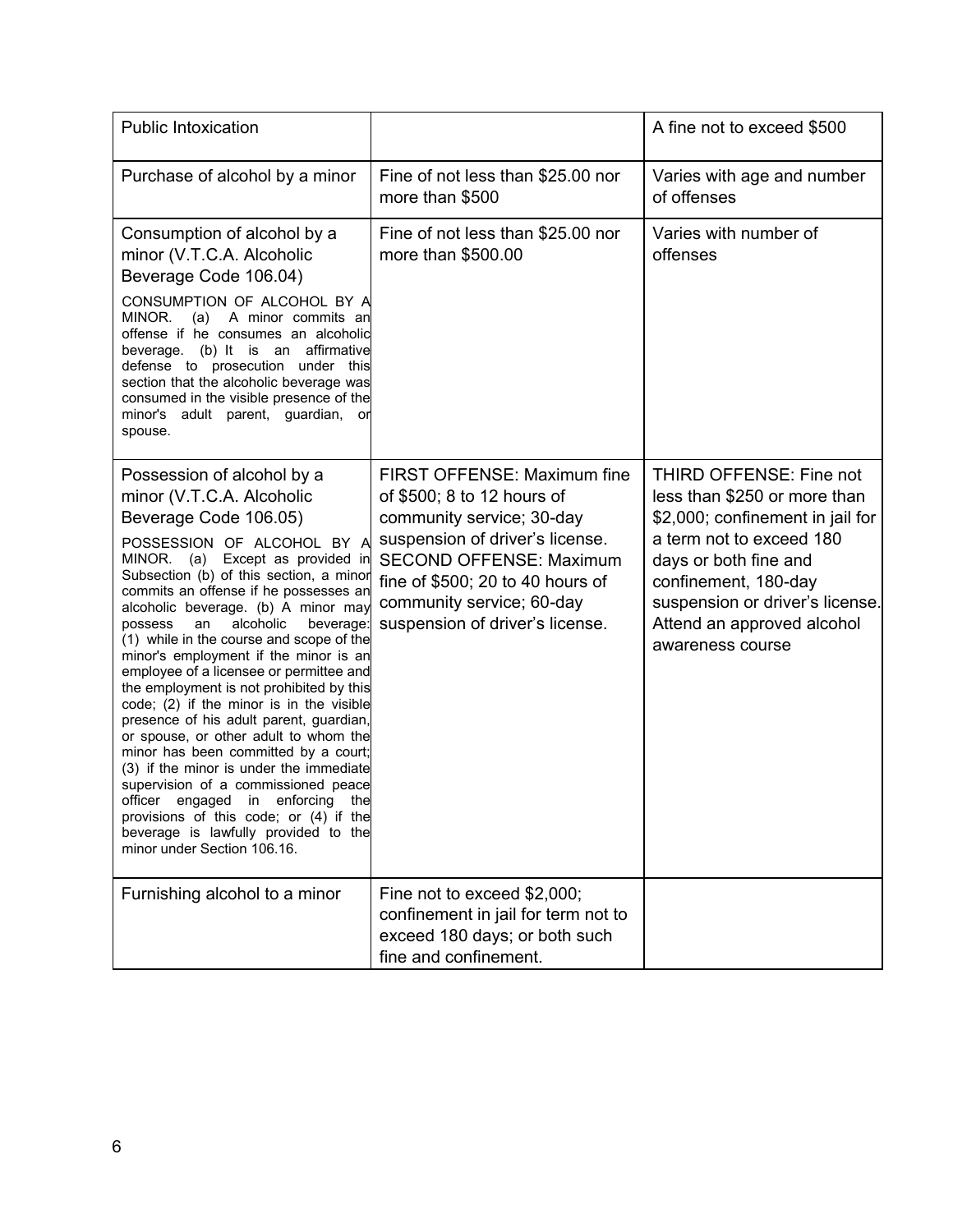| Federal Trafficking Penalties for Schedules I, II, III, IV, and V (except Marijuana) |                                                                                                                                                                                                                           |                                                                                                                                                                                          |                                                                                      |                                                                                                           |
|--------------------------------------------------------------------------------------|---------------------------------------------------------------------------------------------------------------------------------------------------------------------------------------------------------------------------|------------------------------------------------------------------------------------------------------------------------------------------------------------------------------------------|--------------------------------------------------------------------------------------|-----------------------------------------------------------------------------------------------------------|
| <b>Schedule</b>                                                                      | Substance/Quantity                                                                                                                                                                                                        | Penalty                                                                                                                                                                                  | Substance/Quantity                                                                   | Penalty                                                                                                   |
| $\mathbf{II}$                                                                        | Cocaine<br>500-4999 grams mixture                                                                                                                                                                                         | First Offense: Not less than<br>5 yrs. and not more than 40<br>yrs. If death or serious                                                                                                  | Cocaine<br>5 kilograms or more<br>mixture                                            | First Offense: Not less<br>than 10 yrs. and not<br>more than life. If death                               |
| Ш                                                                                    | <b>Cocaine Base</b><br>28-279 grams mixture                                                                                                                                                                               | bodily injury, not less than<br>20 yrs. or more than life.                                                                                                                               | <b>Cocaine Base</b><br>280 grams or more mixture                                     | or serious bodily injury,<br>not less than 20 yrs. or                                                     |
| $\mathsf{IV}$                                                                        | Fentanyl<br>40-399 grams mixture                                                                                                                                                                                          | Fine of not more than \$5<br>million if an individual, \$25                                                                                                                              | Fentanyl<br>400 grams or more mixture                                                | more than life.<br>Fine of not more than                                                                  |
| $\mathbf{I}$                                                                         | Fentanyl Analogue<br>10-99 grams mixture                                                                                                                                                                                  | million if not an individual.                                                                                                                                                            | Fentanyl Analogue<br>100 grams or more mixture                                       | \$10 million if an<br>individual, \$50 million                                                            |
| $\overline{1}$                                                                       | Heroin<br>100-999 grams mixture                                                                                                                                                                                           | Second Offense: Not less<br>than 10 yrs. and not more                                                                                                                                    | Heroin<br>1 kilogram or more mixture                                                 | if not an individual.                                                                                     |
| I                                                                                    | <b>LSD</b><br>1-9 grams mixture                                                                                                                                                                                           | than life. If death or serious<br>bodily injury, life                                                                                                                                    | <b>LSD</b><br>10 grams or more mixture                                               | Second Offense: Not<br>less than 20 yrs, and not                                                          |
| $\ensuremath{\mathsf{II}}$                                                           | Methamphetamine<br>5-49 grams pure or<br>50-499 grams mixture                                                                                                                                                             | imprisonment. Fine of not<br>more than \$8 million if an<br>individual, \$50 million if not<br>an individual.                                                                            | Methamphetamine<br>50 grams or more pure<br>or 500 grams or more<br>mixture          | more than life. If death<br>or serious bodily injury,<br>life imprisonment. Fine<br>of not more than \$20 |
| $\ensuremath{\mathsf{II}}$                                                           | PCP<br>10-99 grams pure or<br>100-999 grams mixture                                                                                                                                                                       |                                                                                                                                                                                          | <b>PCP</b><br>100 grams or more pure<br>or 1 kilogram or more<br>mixture             | million if an individual,<br>\$75 million if not an<br>individual.                                        |
|                                                                                      |                                                                                                                                                                                                                           |                                                                                                                                                                                          |                                                                                      | 2 or More Prior<br><b>Offenses: Life</b>                                                                  |
| Substance/Quantity                                                                   |                                                                                                                                                                                                                           | Penalty                                                                                                                                                                                  |                                                                                      |                                                                                                           |
| Substances                                                                           | Any Amount Of Other Schedule I & II                                                                                                                                                                                       | First Offense: Not more that 20 yrs. If death or serious bodily injury, not less than 20<br>yrs. or more than Life. Fine \$1 million if an individual, \$5 million if not an individual. |                                                                                      |                                                                                                           |
| Hydroxybutyric Acid                                                                  | Any Drug Product Containing Gamma                                                                                                                                                                                         |                                                                                                                                                                                          | Second Offense: Not more than 30 yrs. If death or serious bodily injury,             |                                                                                                           |
| 1 Gram                                                                               | Flunitrazepam (Schedule IV)                                                                                                                                                                                               | individual.                                                                                                                                                                              | life imprisonment. Fine \$2 million if an individual, \$10 million if not an         |                                                                                                           |
| Drugs                                                                                | Any Amount Of Other Schedule III                                                                                                                                                                                          | First Offense: Not more than 10 yrs. If death or serious bodily injury, not more that<br>15 yrs. Fine not more than \$500,000 if an individual, \$2.5 million if not an<br>individual.   |                                                                                      |                                                                                                           |
|                                                                                      |                                                                                                                                                                                                                           |                                                                                                                                                                                          | Second Offense: Not more than 20 yrs. If death or serious injury, not more than 30   |                                                                                                           |
|                                                                                      | First Offense: Not more than 5 yrs. Fine not more than \$250,000 if an individual,<br>Any Amount Of All Other Schedule IV<br>Drugs (other than one gram or more<br>\$1 million if not an individual.<br>of Flunitrazepam) |                                                                                                                                                                                          |                                                                                      |                                                                                                           |
|                                                                                      |                                                                                                                                                                                                                           | \$2 million if other than an individual.                                                                                                                                                 | Second Offense: Not more than 10 yrs. Fine not more than \$500,000 if an individual, |                                                                                                           |
|                                                                                      | Any Amount Of All Schedule V Drugs                                                                                                                                                                                        | \$250,000 if not an individual.                                                                                                                                                          | First Offense: Not more than 1 yr. Fine not more than \$100,000 if an individual,    |                                                                                                           |
|                                                                                      |                                                                                                                                                                                                                           | \$500,000 if not an individual.                                                                                                                                                          | Second Offense: Not more than 4 yrs. Fine not more than \$200,000 if an individual,  |                                                                                                           |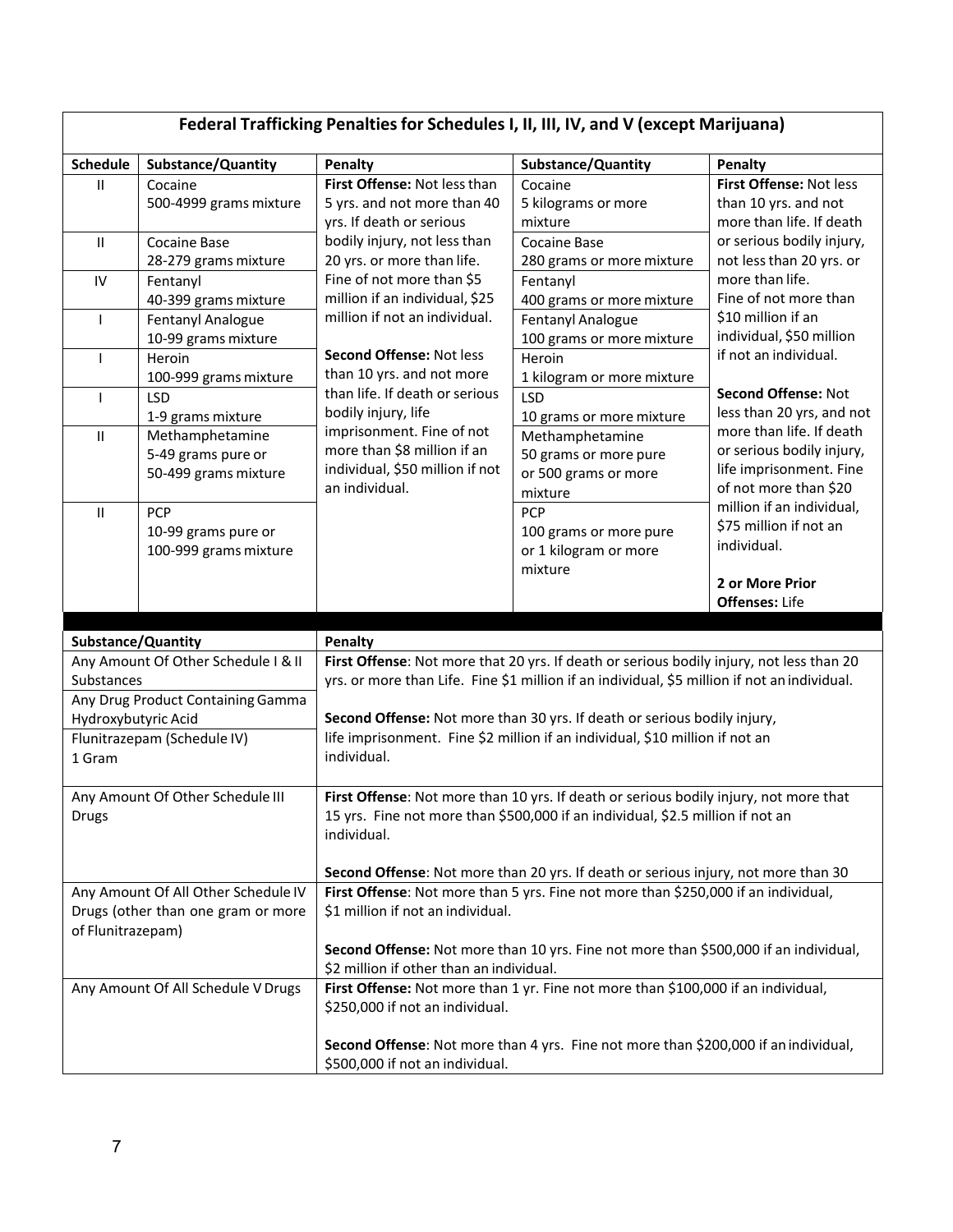| Federal Trafficking Penalties for Marijuana, Hashish and Hashish Oil, Schedule I Substances    |                                                                                                                                                                                                                                        |  |  |
|------------------------------------------------------------------------------------------------|----------------------------------------------------------------------------------------------------------------------------------------------------------------------------------------------------------------------------------------|--|--|
| Marijuana<br>1,000 kilograms or more marijuana<br>mixture or 1,000 or more marijuana<br>plants | First Offense: Not less than 10 yrs. or more than life. If death or serious bodily<br>injury, not less than 20 yrs., or more than life. Fine not more than \$10 million if<br>an individual, \$50 million if other than an individual. |  |  |
|                                                                                                | Second Offense: Not less than 20 yrs. or more than life. If death or serious bodily<br>injury, life imprisonment. Fine not more than \$20 million if an individual, \$75<br>million if other than an individual.                       |  |  |
| Marijuana<br>100 to 999 kilograms marijuana<br>mixture or 100 to 999 marijuana<br>plants       | First Offense: Not less than 5 yrs. or more than 40 yrs. If death or serious bodily<br>injury, not less than 20 yrs. or more than life. Fine not more than \$5 million if an<br>individual, \$25 million if other than an individual.  |  |  |
|                                                                                                | Second Offense: Not less than 10 yrs. or more than life. If death or serious bodily<br>injury, life imprisonment. Fine not more than \$8 million if an individual, \$50 million<br>if other than an individual.                        |  |  |
| Marijuana<br>50 to 99 kilograms marijuana mixture,<br>50 to 99 marijuana plants                | First Offense: Not more than 20 yrs. If death or serious bodily injury, not less<br>than 20 yrs. or more than life. Fine \$1 million if an individual, \$5 million if other<br>than an individual.                                     |  |  |
| Hashish<br>More than 10 kilograms<br>Hashish Oil<br>More than 1 kilogram                       | Second Offense: Not more than 30 yrs. If death or serious bodily injury, life<br>imprisonment. Fine \$2 million if an individual, \$10 million if other than an<br>individual.                                                         |  |  |
| Marijuana<br>less than 50 kilograms marijuana (but<br>does not include 50 or more marijuana    | First Offense: Not more than 5 yrs. Fine not more than \$250,000, \$1 million if<br>other than an individual.                                                                                                                          |  |  |
| plants regardless of weight)                                                                   | Second Offense: Not more than 10 yrs. Fine \$500,000 if an individual, \$2 million<br>if other than individual.                                                                                                                        |  |  |
| 1 to 49 marijuana plants<br>Hashish<br>10 kilograms or less                                    |                                                                                                                                                                                                                                        |  |  |
| Hashish Oil<br>1 kilogram or less                                                              |                                                                                                                                                                                                                                        |  |  |

### **HEALTH RISKS ASSOCIATED WITH SUBSTANCE ABUSE**

Considerable health risks are associated with the abuse of illicit substances. Substance abuse dramatically impairs employee and student performance, contributes to absenteeism, and presents safety risks for not only the abusing employee or student, but also to others within the College community. The following are general descriptions of some of the health risks associated with substance abuse. The United States Drug Enforcement Administration provides a more detailed list of health risks on the DEA Drug Fact Sheet at: [http://www.justice.gov/dea/druginfo/all\\_fact\\_sheets.pdf](http://www.justice.gov/dea/druginfo/all_fact_sheets.pdf)

Alcohol: Alcohol consumption causes a number of impairments including changes in behavior and normal body function. Even low doses significantly impair judgment, coordination, mental function, thus increasing the risks of accidents and injuries. Moderate to high doses of alcohol cause marked impairments in higher mental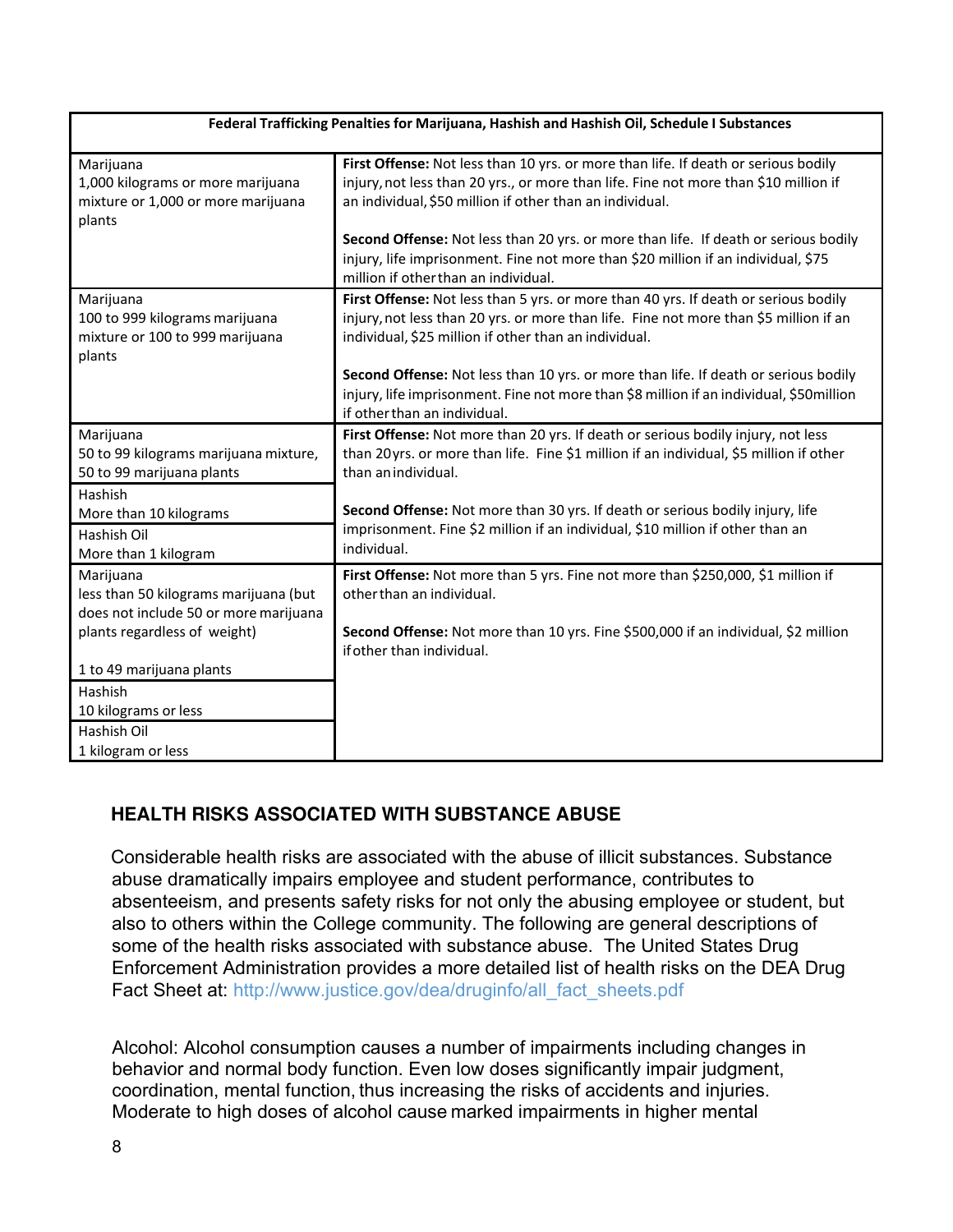functions, severely altering a person's ability to learn and remember information. Very high doses taken acutely can cause respiratory depression and even death. Statistics show that alcohol use is involved in a majority of violent behaviors on college campuses, including acquaintance rape, vandalism, and fights. Additional consequences include DUI arrests and serious or fatal car crashes. Continued abuse may lead to dependency, which can cause permanent damage to vital organs and deterioration of a healthy lifestyle.

Amphetamines: Amphetamines can cause a rapid or irregular heartbeat, tremors, convulsions, loss of coordination, collapse, and death. Heavy users are prone to irrational acts.

Cannabis (Marijuana, Hashish): The use of marijuana may impair or reduce short‐term memory and comprehension, alter sense of time, and reduce coordination and energy level. Users can often have a lowered immune system and an increased risk of lung cancer. Users also often lack motivation and general drive to achieve goals.

Club Drugs: Club drugs are drugs such as MDMA (Ecstasy), Rohypnol, GHB, LSD, and methamphetamine and others, which are used at all‐night parties such as trances or raves, dance clubs and bars. These party drugs, particularly when mixed with alcohol, can cause serious health problems, injuries, or even death.

Cocaine/Crack: Cocaine users often have a stuffy, runny nose and may have a perforated nasal septum. The immediate effects of cocaine use include dilated pupils and elevated blood pressure, heart rate, respiratory rate, and body temperature, followed by depression. Crack, or rock cocaine, is extremely addictive and can cause delirium, hallucinations, blurred vision, severe chest pain, muscle spasms, convulsions, and even death.

Hallucinogens: Lysergic acid (LSD), mescaline, and psilocybin cause illusions and hallucinations. The user may experience panic, confusion, suspicion, anxiety, and loss of control. Delayed effects, or flashbacks, can occur even when use has ceased. Phencyclidine (PCP) affects the section of the brain that controls the intellect and keeps instincts in check. Because the drug blocks pain receptors, PCP episodes may result in self‐inflicted injuries, violence and aggressive behavior toward others.

Heroin: Heroin is an opiate drug that causes the body to have diminished pain reactions. Overdoses of this highly addictive drug can result in coma or death due to respiratory failure or cardiovascular collapse.

Methamphetamines: Methamphetamines can cause rapid or irregular heartbeat, increased blood pressure and body temperature. Possible side effects with long‐term use include mood disturbances, violent behavior, anxiety, confusion and insomnia. All users risk becoming infected with diseases such as HIV/AIDS and hepatitis.

Prescription Drug Abuse: Taking a prescription medication that is not prescribed for you, or taking it for reasons or in dosages other than as prescribed, is prescription drug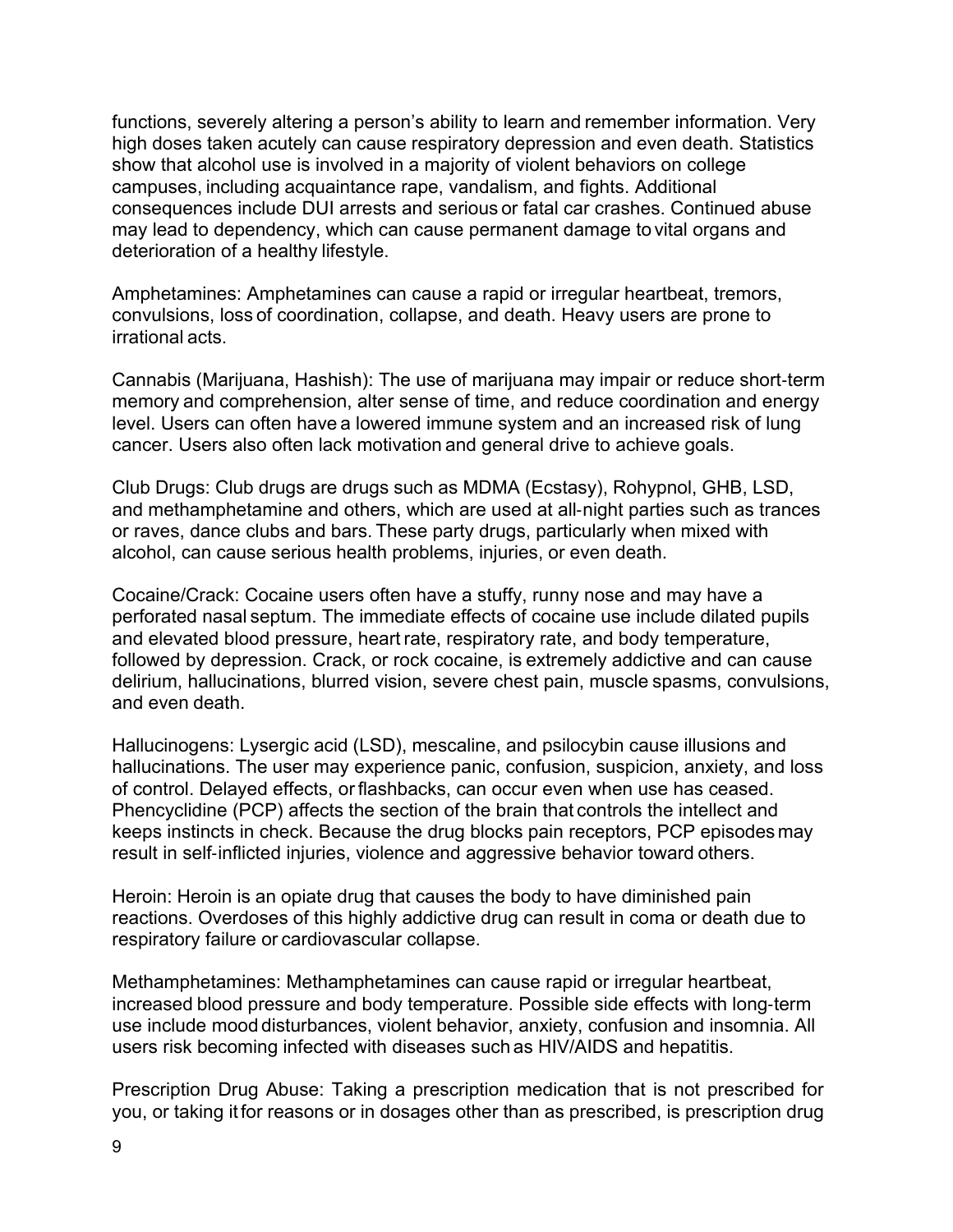abuse. Commonly abused classes of prescription medications include opioids, central nervous system (CNS) depressants and stimulants. Long‐term use of opioids or central nervous system depressants can lead to physical dependence and addiction. Opioids and CNS depressants may cause the user to experience drowsiness, slowing of brain function, as well as decreased heart and respiration rates. Stimulants can cause anxiety, paranoia, dangerously high body temperatures or seizures if taken repeatedly or in high doses.

Salvia Divinorum: Use of salvia can cause hallucination, changes in visual perception, feelings of detachment and a decreased ability to interact with one's surroundings.

Synthetic Drugs (Spice, Bath Salts, etc.): "Spice" refers to a wide variety of herbal mixtures that produce experiences similar to marijuana (cannabis) and that are marketed as "safe," legal alternatives to that drug. The term "bath salts" refers to an emerging family of drugs containing one or more synthetic chemicals related to cathinone, an amphetamine‐like stimulant found naturally in the Khat plant. Though research on synthetic substances is still limited, they have been found to be potentially more dangerous than marijuana, cocaine, or other substances of abuse, as they are addictive and can be highly dangerous to humans.

## **AVAILABILITY OF SUBSTANCE ABUSE REHABILITATION AND COUNSELING**

Texarkana College is committed to preventing the possession, use, and distribution of illicit substances and alcohol by students and employees and providing an environment that promotes a substance free campus. The College promotes a healthy lifestyle through numerous activities and resources including but not limited to:

- Increased academic standards for students that promotes accountability, leadership skills, and volunteerism.
- Faculty engaging with students as Faculty Academic Advisors
- Alcohol-free campus wide events in both Spring and Fall Semesters focusing on recruitment opportunities for student organizations; introduction to service providers and opportunities for students to experience the results of impaired driving through the use of alcohol impairment simulation goggles.
- Formal speaking engagements
- The campus student center with a café and a recreation center that contains weights, Olympic size pool, tennis courts and basketball court.
- A "Student Commons" that contains a coffeehouse, student study areas, student support services and the Texarkana College Ross Perot Leadership Museum.

The College provides students and employees counseling services on campus with an on staff part-time Licensed Professional Counselor in the areas of education, career, and personal issues. Students can refer themselves, or they can be referred by faculty or staff. Additionally, Community Healthcore is a service center located adjacent to our campus in a college owned facility. Community Healthcore is a regional service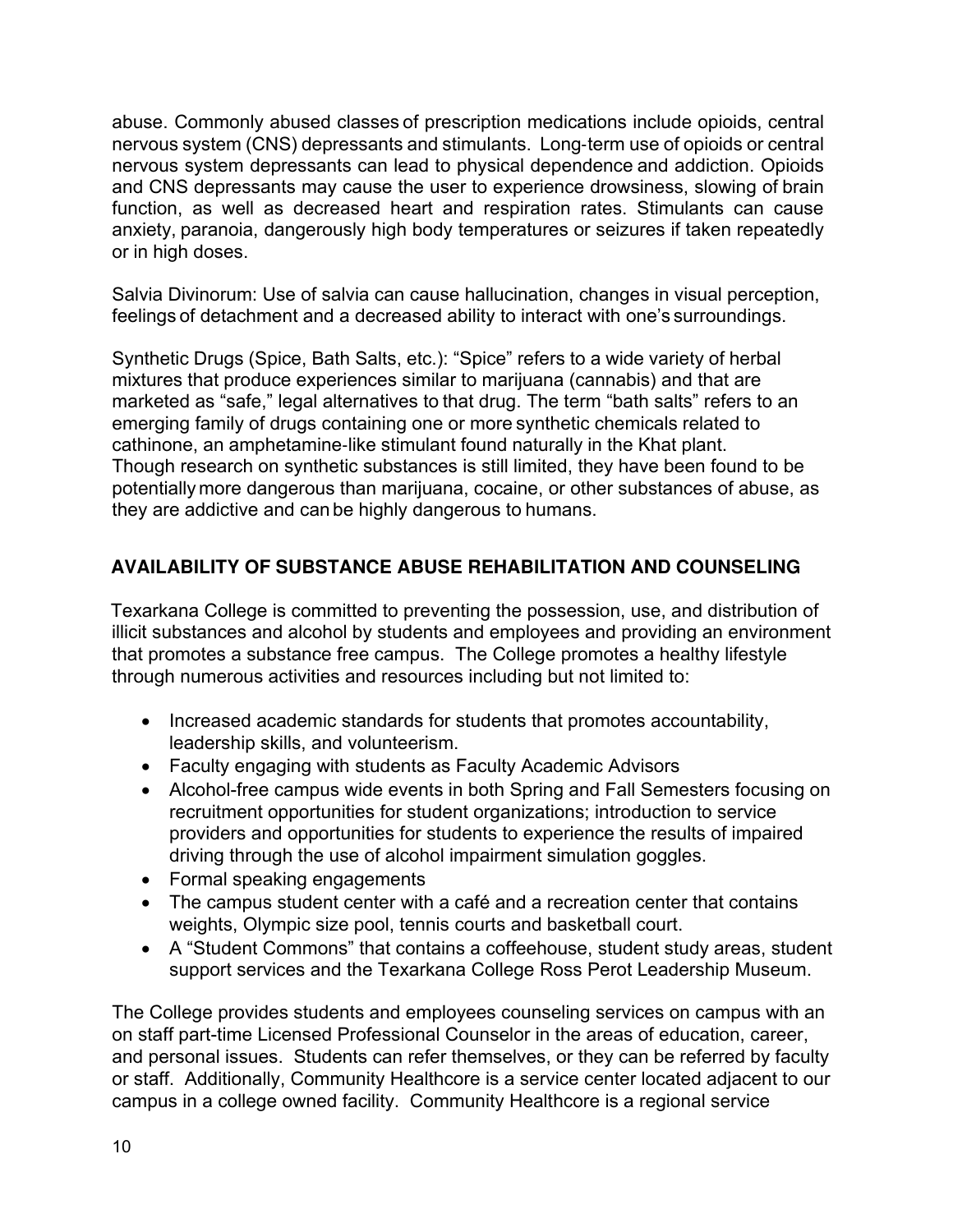provider that provides intellectual and developmental disability day rehab, substance use, veterans, and mental health services to our community.

Texarkana College provides state approved Alcohol Education for Minors (AEPM) classes certified by the Texas Department of State Health Services. This class is for persons who have received citations for alcohol related offenses while under the age of 21. Upon completion of the course, the participant is presented with a Texas State issued numbered certificate. Texas legislation mandates the courts require those under 21 who receive alcohol citations to complete a state approved alcohol awareness course. The course consists of a six-hour program and an exit interview. It is conducted in two 3-hour sessions and the scheduled exit interview. It contains information about alcohol advertising, alcohols effect on motor skills, accidents related to alcohol, symptoms of alcohol problems, laws, and decision-making. (6 hours). Students under the age of 15 will be required to have a parent or guardian in class.

The College offers educational and referral services to employees aimed at preventing substance abuse and assisting in rehabilitation, if desired, to local agencies offering such services. Interested employees should contact the Human Resources Office at (903)823-3017. All inquiries are confidential.

The College also offers educational and referral services to students aimed at preventing substance abuse and assisting in rehabilitation, if desired, to agencies offering such services. Interested persons should contact the Human Resources Office at (903)823-3017. All inquiries are confidential. Students may also contact the

East Texas Council on Alcoholism and Drug Abuse at<http://www.etcada.com/>

Community Healthcore at<http://www.communityhealthcore.com/> or

Alcohol Awareness for Minors, Texarkana College Continuing Education Department at (903)823-3270

# **POLICY DISSEMINATION**

The College will provide employees information on the Board of Trustees Drug and Alcohol Abuse Free College Policy and the Drug and Alcohol Abuse Prevention Program Statement, and they will also be required to sign acknowledgement forms of these terms at New Employee and New Faculty Orientations.

A copy of the Board of Trustees Drug and Alcohol Abuse Free College Policy and the Drug and Alcohol Abuse Prevention Program Statement are also posted on the Public Safety website. Copies will be made available upon request in the Human Resources Office, Police Department and Dean of Students/Vice President of Instruction office.